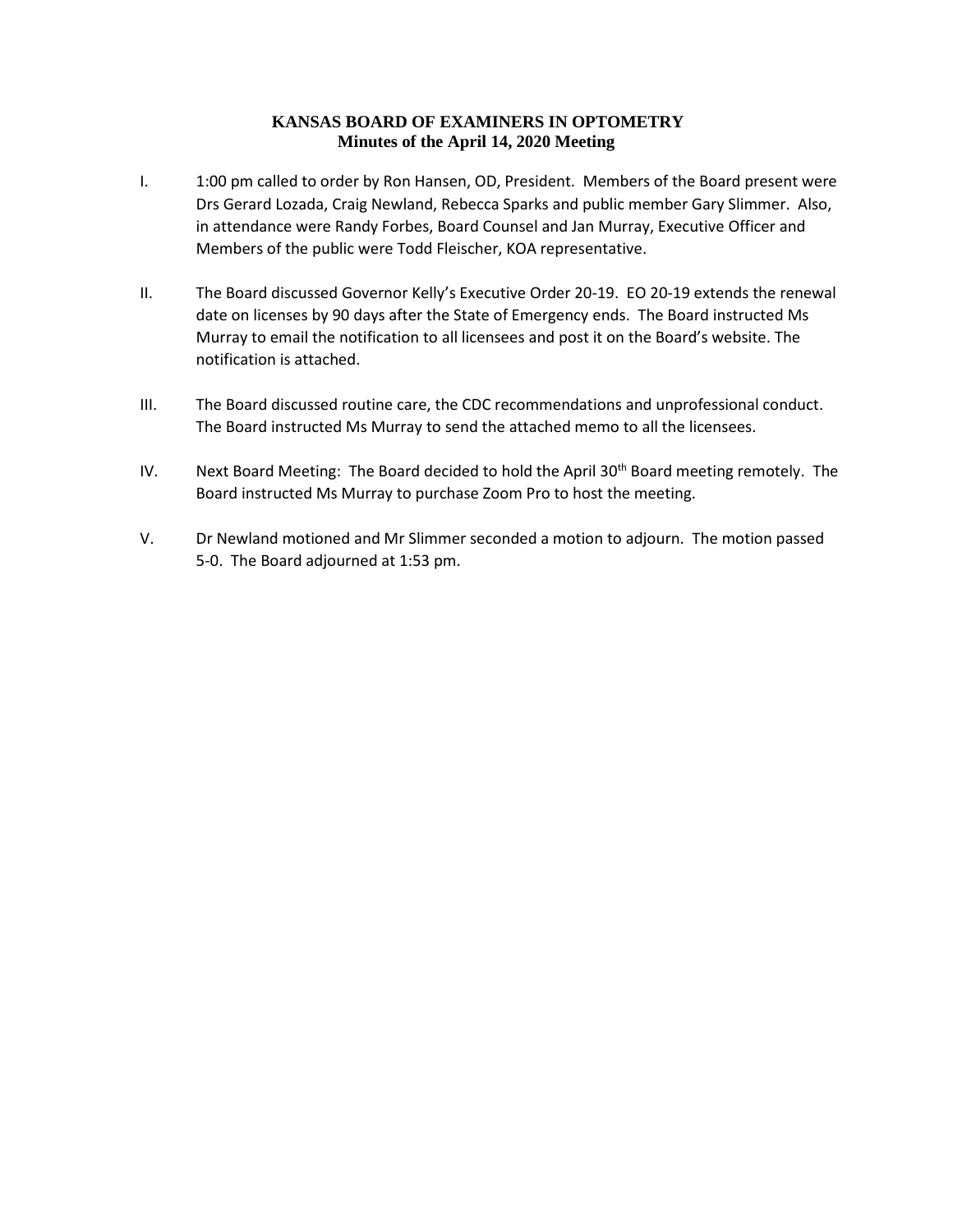## Notice Regarding Extension of Licenses Pursuant to Executive Order 20-19

The Governor has issued an Executive Order requiring all State licensing authorities to extend the renewal deadline for licenses that expire during the State of Emergency Disaster Declaration, if the licenses were in good standing on March 12, 2020. The extension lasts until 90 days after the State of Disaster Emergency ends. Licenses that were current and valid on March 12, 2020 will remain valid until the extension expires. The Executive Order also requires licensing authorities to extend the deadlines for continuing education requirements until 90 days after the end of the State of Disaster Emergency. See [https://governor.kansas.gov/wp-content/uploads/2020/04/EO-20-19-Executed.pdf.](https://governor.kansas.gov/wp-content/uploads/2020/04/EO-20-19-Executed.pdf)

Also per the Governor's Executive Order, the Board of Optometry will not apply any late, delinquent, penalty, or expiration fees to renewals that meet the requirements above. Fees and penalties will be applied for licenses covered by the Order that are not renewed within the extension period, for licenses that expire after the State of Emergency Disaster ends and are not renewed within the standard deadlines, and for licenses that expired before March 12, 2020 and were not renewed within the standard deadlines.

The Executive Order applies to licenses that were in good standing on March 12, 2020, which includes current, valid licenses and licenses that were subject to probation, non-disciplinary conditions, limitations, or restrictions. Licenses that were revoked, cancelled, surrendered, or suspended as of March 12, 2020 were not in good standing and do not receive the benefits of the Executive Order.

Licensees are responsible for monitoring official news about the end date of the State of Disaster Emergency and complying with the 90-day extension date or complying with the standard deadlines if their license expires after the end date.